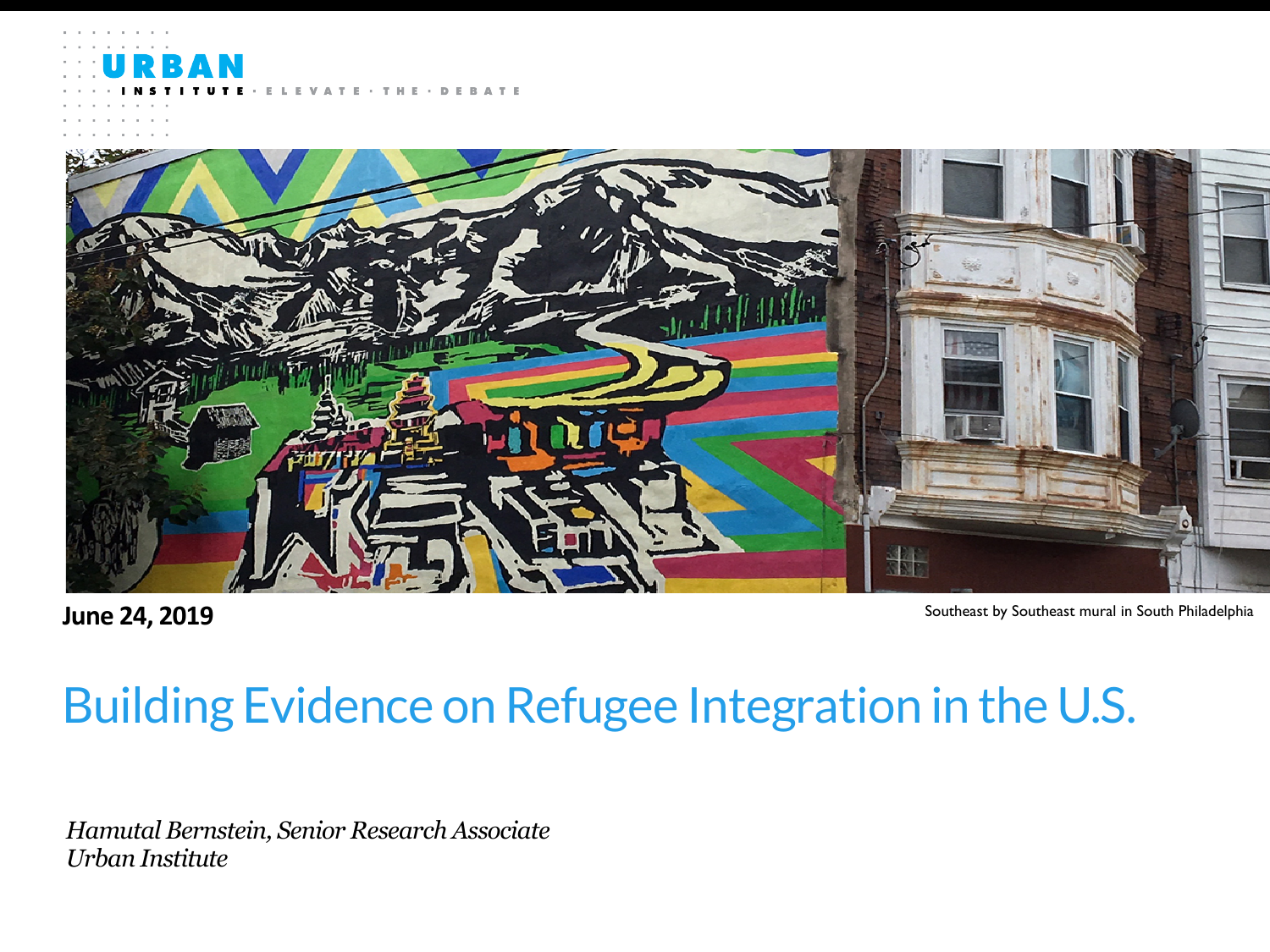### 2018 report: gap between the evidence and the debate on refugees in the U.S.

- Policy debate is focused on security, economic, and cultural threats
- The research shows that after a period of adjustment, refugees integrate on economic, linguistic, and civic measures
	- On average, they participate in the labor force at high rates, their earnings rise, and their use of public benefits declines
	- Their English language proficiency improves, most become U.S. citizens, and many become business and home owners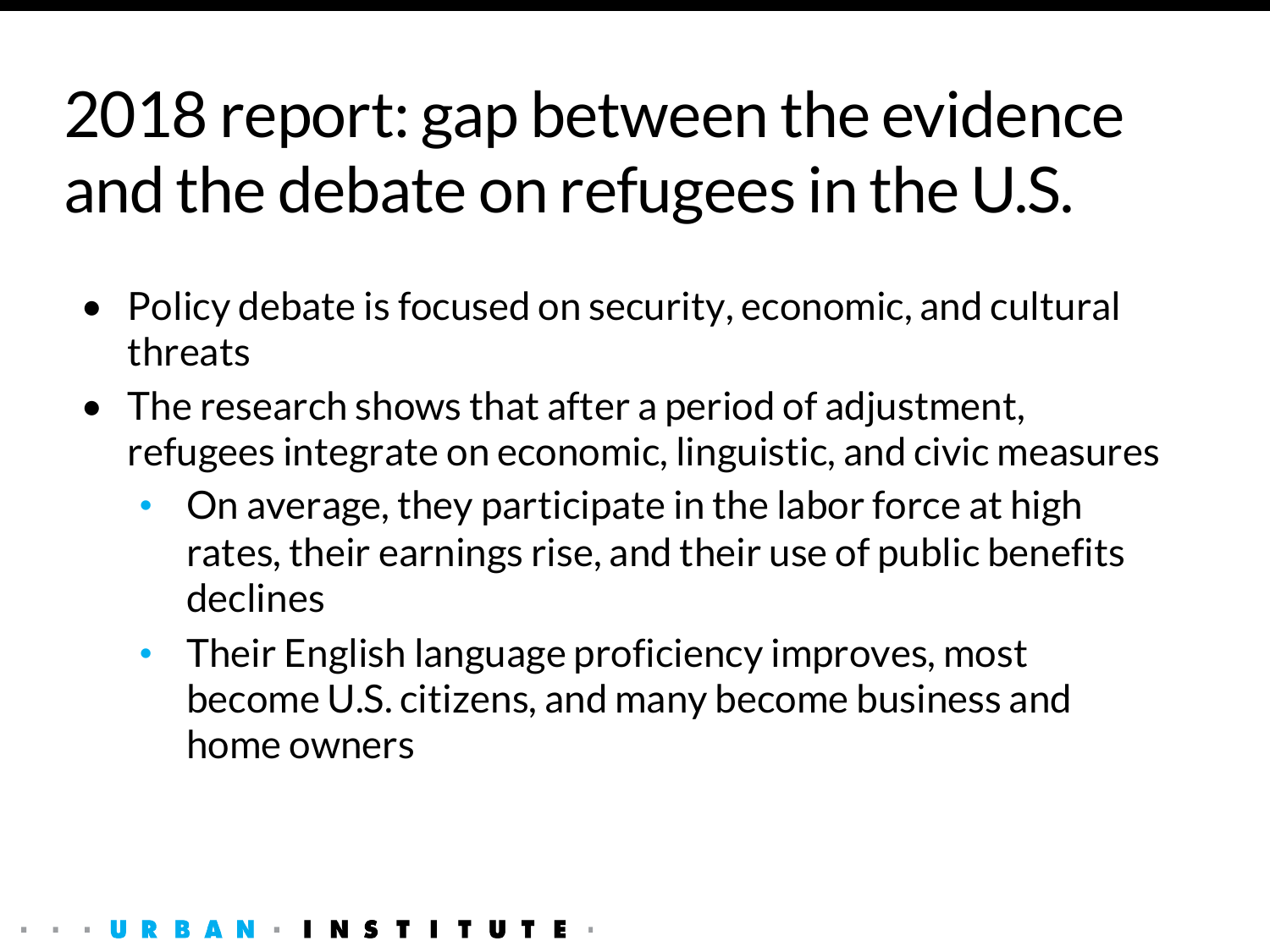### "Refugees" are not a monolith: Diverse backgrounds and needs

- Many refugee experiences
- Variation by national origin group, gender, education level, health condition, etc.
- Varying starting points and trajectories will impact outcomes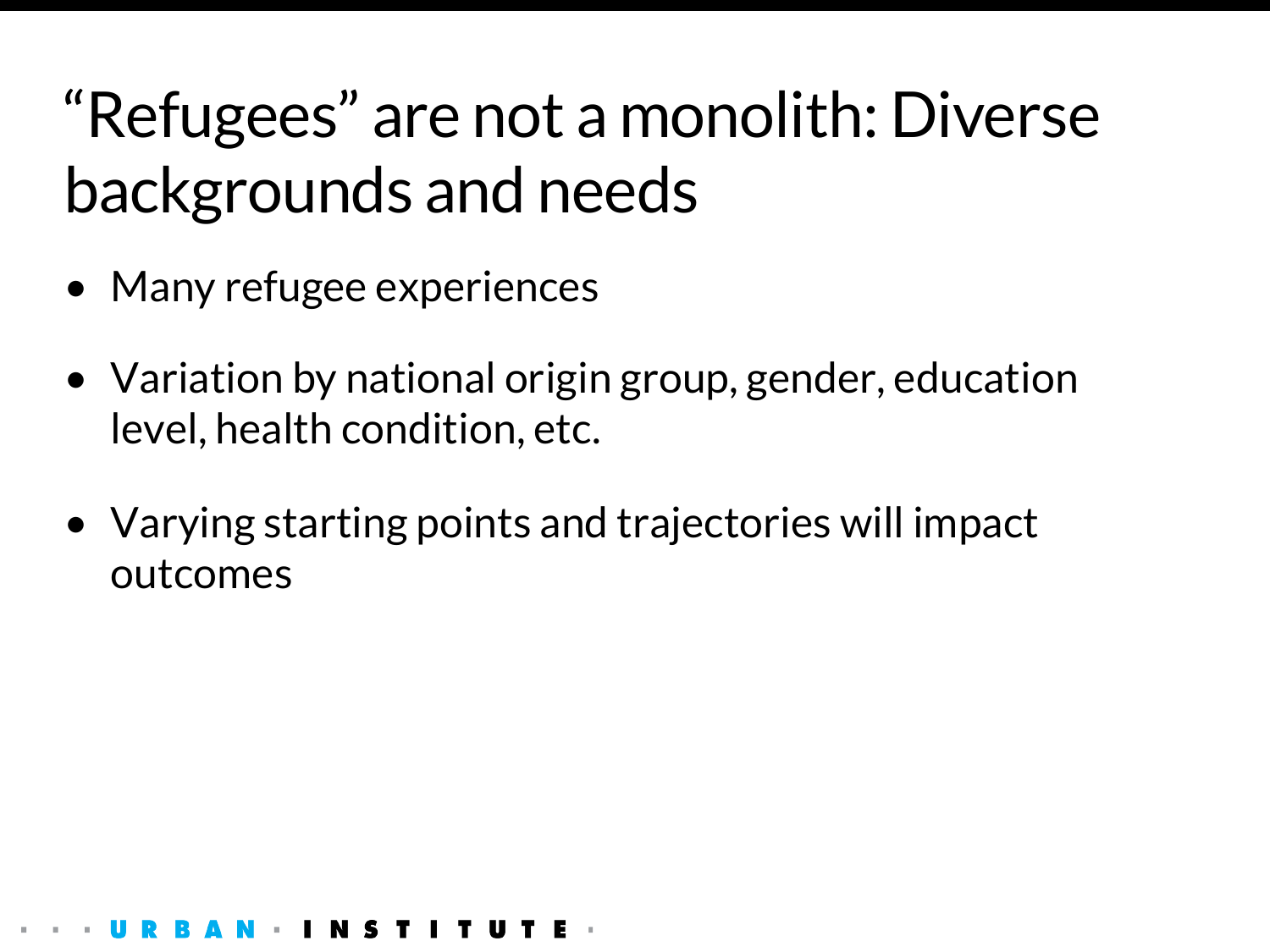#### Gaps in the evidence base

- Little evidence about the impact and effectiveness of refugee resettlement programming
- Lose contact and data after the initial period of arrival in the U.S., but integration is a long-term process
- Impacts of recent changes to refugee and immigration policies
- Beyond economic self-sufficiency, understanding the multidimensional process of integration and wellbeing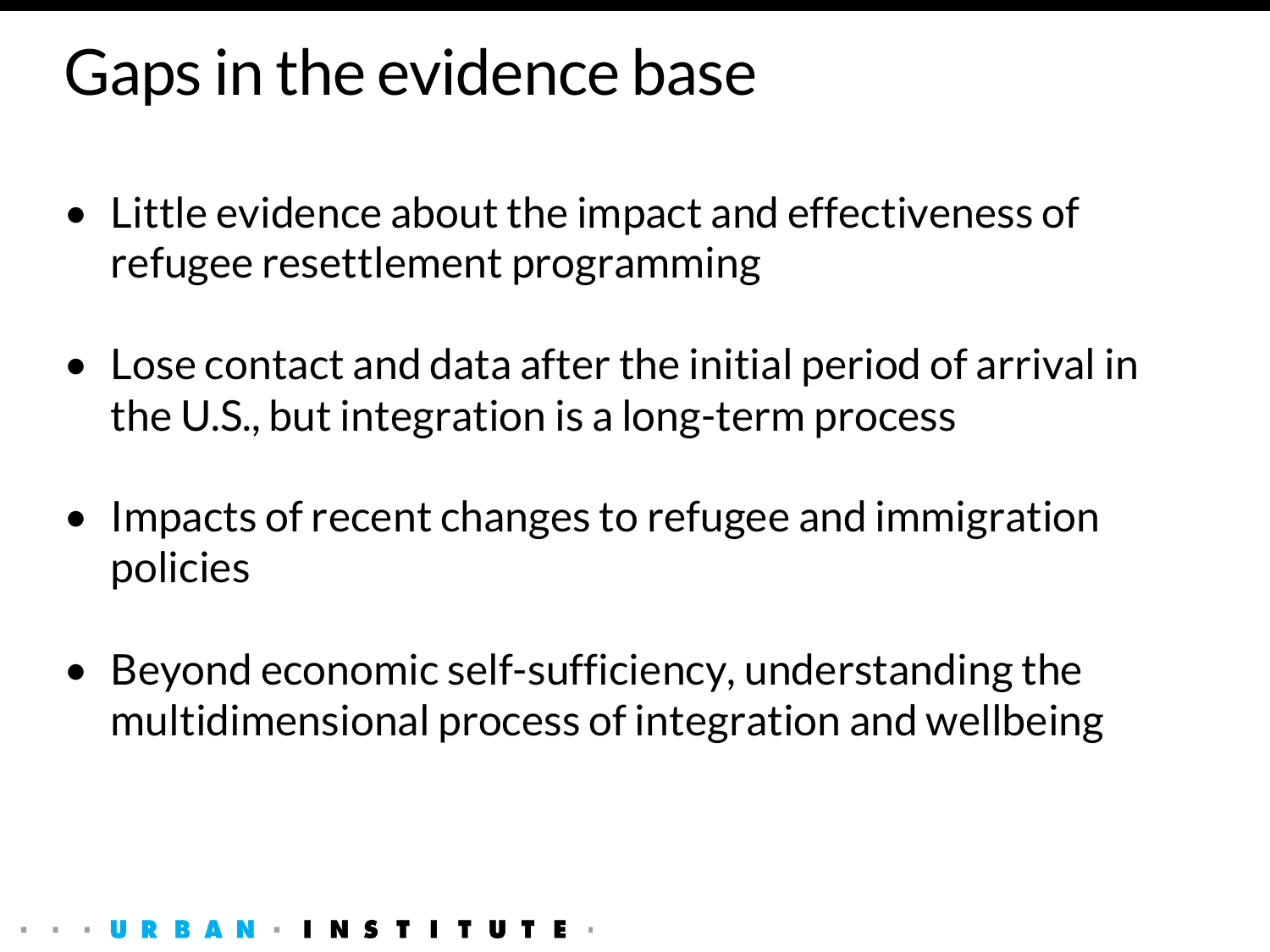### Other indicators important for understanding integration

- Moving beyond self-sufficiency
- Consider health, well-being, social connection/isolation
- Considering receiving community from refugees' and community perspectives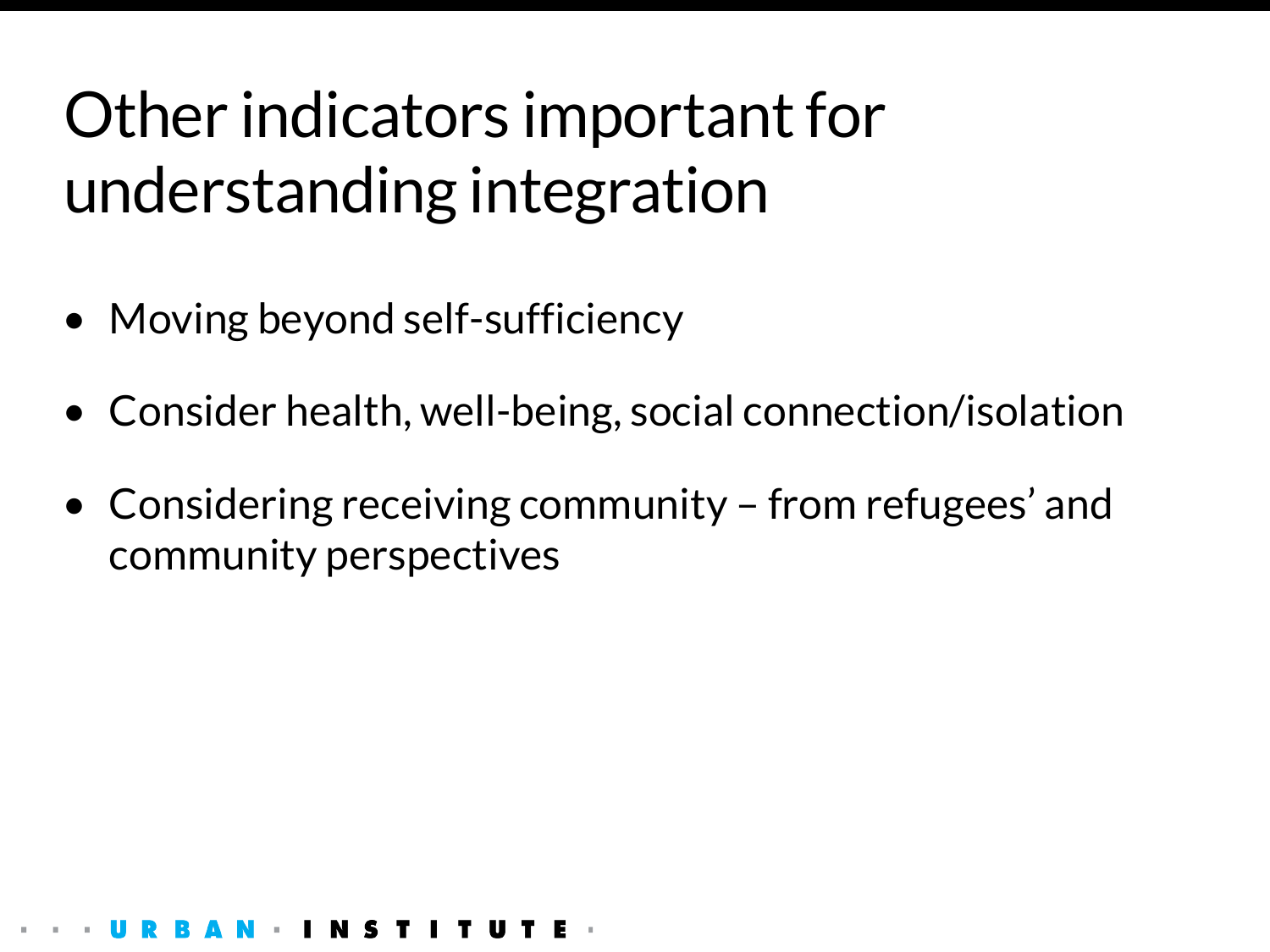# The Annual Survey of Refugees and Redesign Projects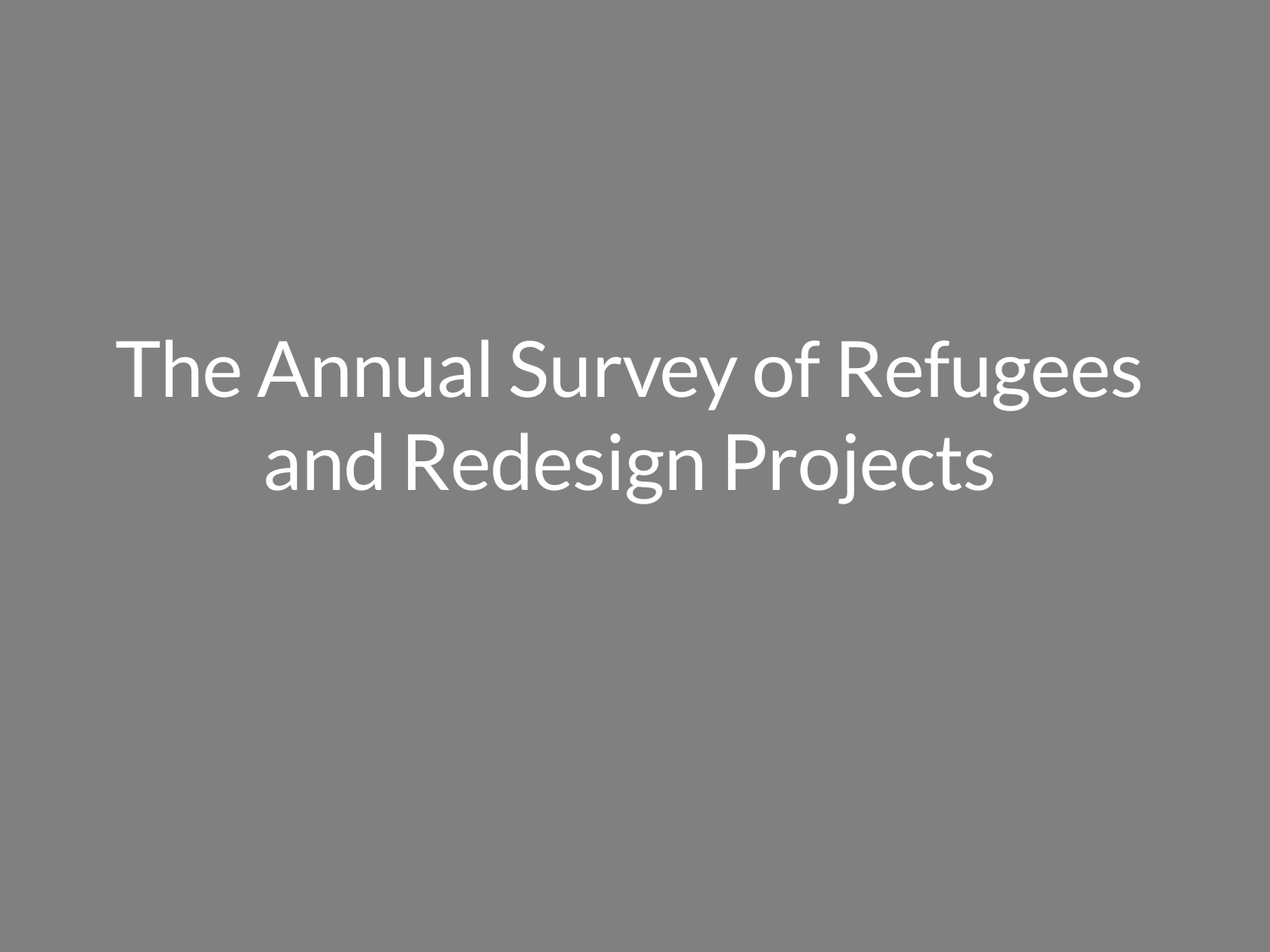### What is the Annual Survey of Refugees?

- Conducted annually since the early 1980s
- The ASR is the only U.S. national survey of recently arrived refugees – unique data source
- Offers representative sample of refugees resettled in the U.S. in the previous five years
- Has been used to meet Refugee Act annual reporting requirement; results are reported each year in the Office of Refugee Resettlement's Annual Report to Congress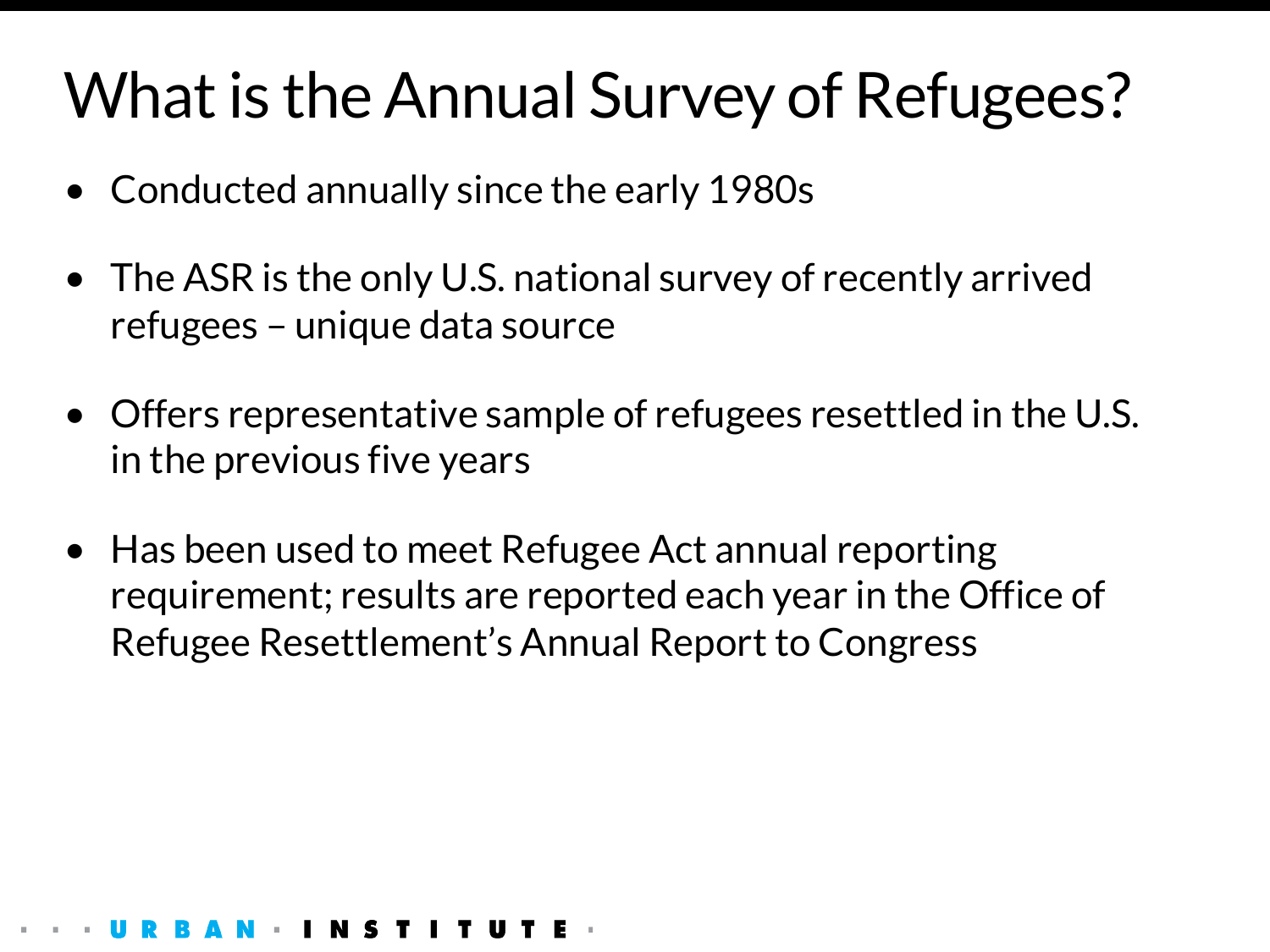### How has the ASR pursued its objectives?

- Parallel Urban Institute projects: 2016, 2017, and 2018 ASR collection and ASR Redesign effort
- Interview principal applicants by telephone
	- Collect data on all eligible adults in household
	- Demographic information on all household members
- Most recent (2018) survey collection of FY2013-2017 arrivals: 1500 households, 17 languages including English
- Public use dataset(s) available at University of Michigan ICPSR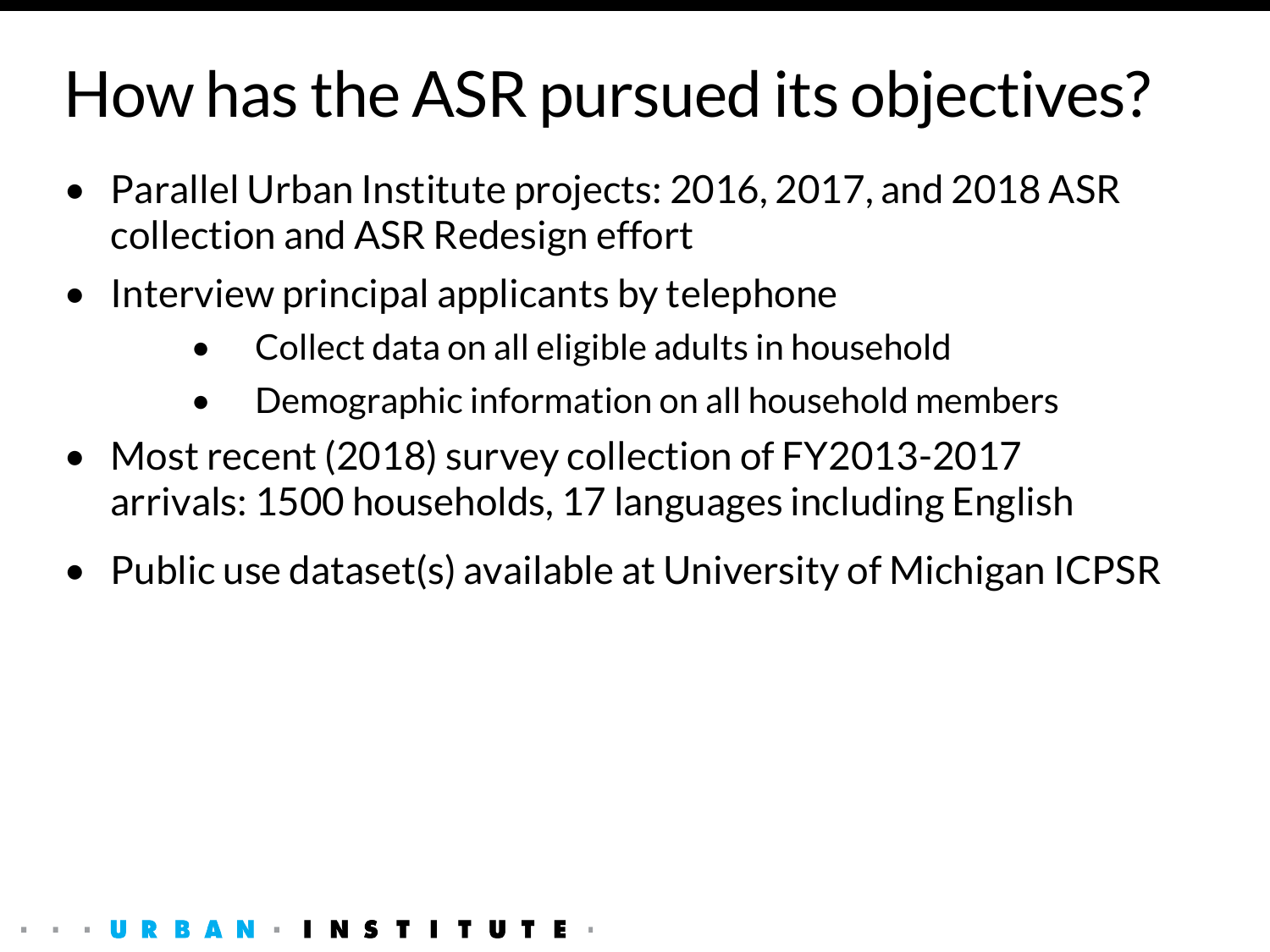### In parallel to continued survey collection, an ASR Redesign began in 2016

- Effort to update and improve the old ASR
- Move beyond focus on employment and public benefits receipt and more effectively capture integration and selfsufficiency
- Correct issues in the questionnaire design
- Consider changes to survey administration procedures, e.g. tracing, outreach, mode alternatives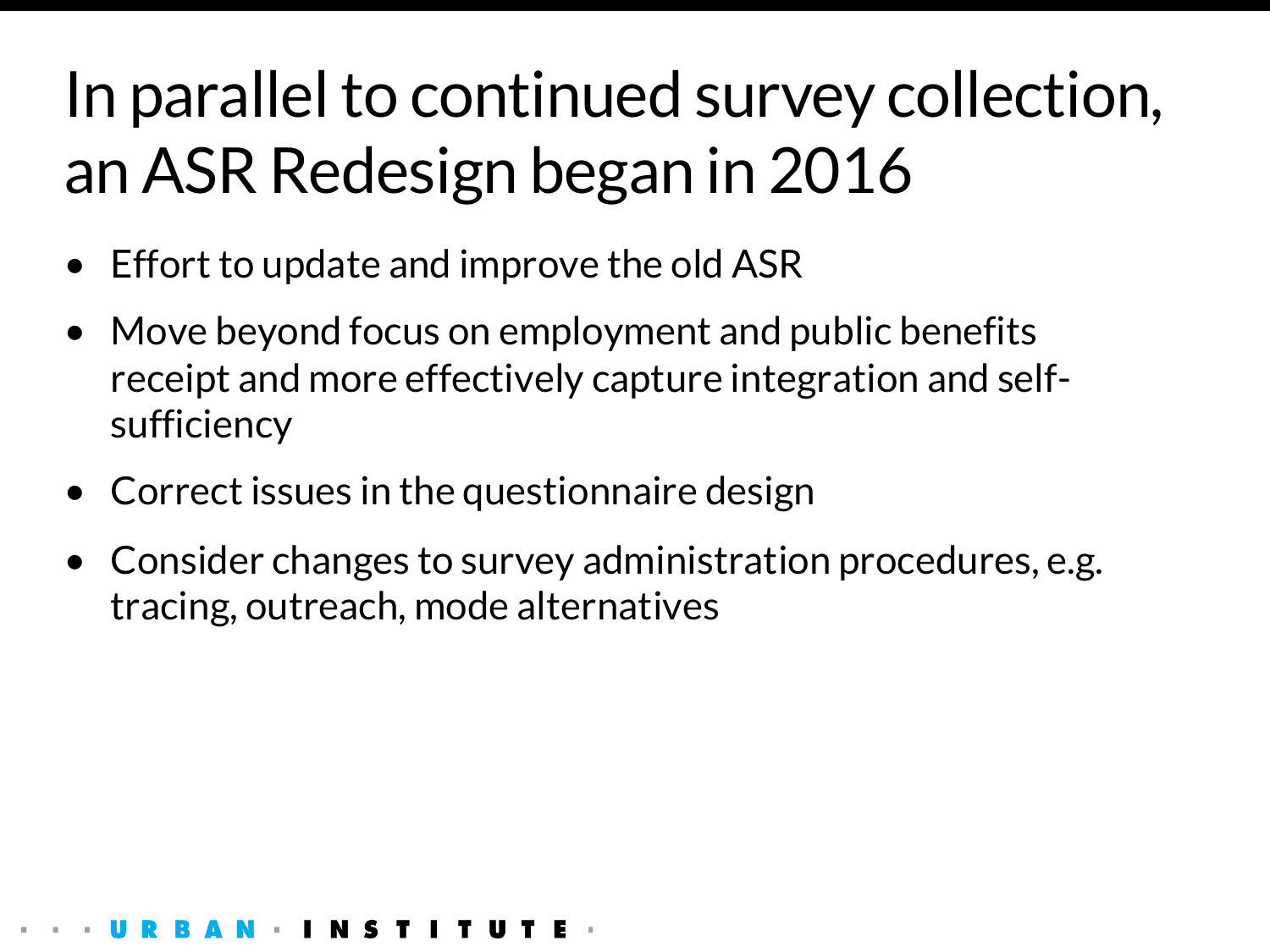#### Multi-phase research process

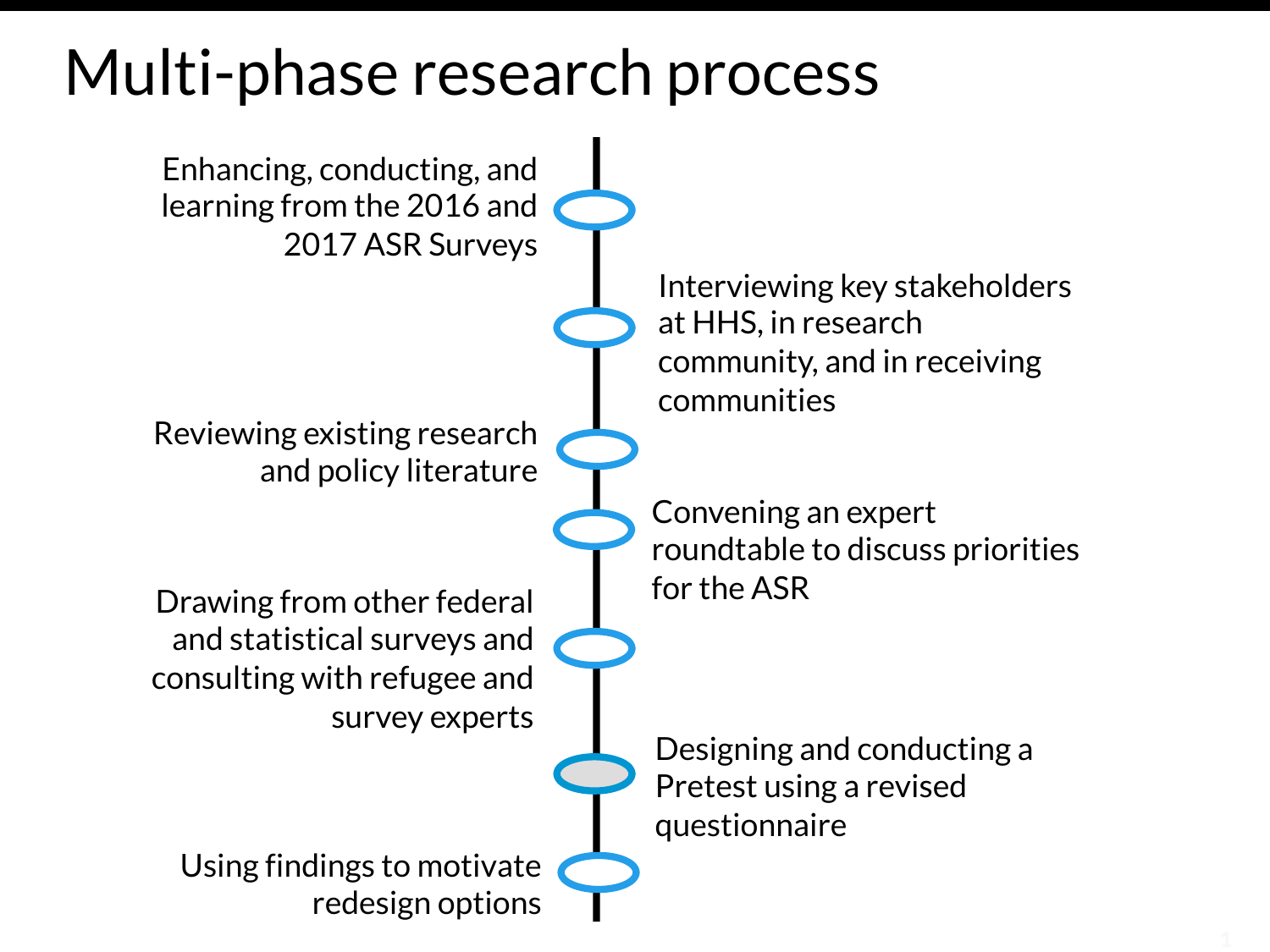## Design of the Pretest



- •Used 2016 ASR respondent pool, all telephone interviews
- •Combined quantitative and qualitative data
	- 109 survey interviews
	- 47 cognitive interviews, plus interviewer debriefing
	- 58 semi-structured in-depth interviews



- •Site visits and focus groups with service providers, volunteers, and employers
	- 24 interviews in Philadelphia, PA and Boise/Twin Falls, ID
	- 4 focus groups in Boise, Louisville, KY and Arlington, VA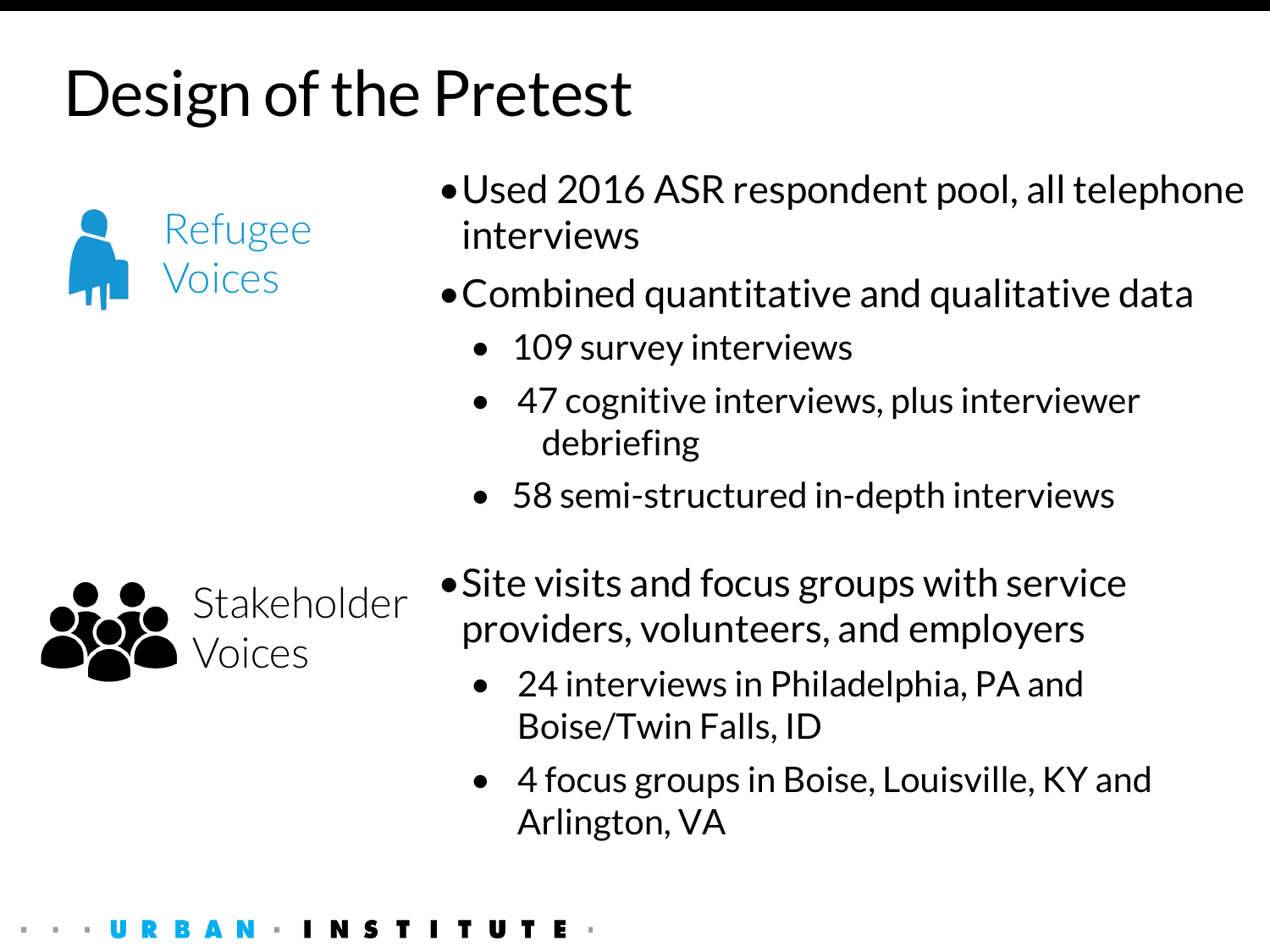| <b>Demographics</b>                              | <b>Annual Survey of Refugees</b><br>Redesign expanded content                                                                 |                                                                    |                            |
|--------------------------------------------------|-------------------------------------------------------------------------------------------------------------------------------|--------------------------------------------------------------------|----------------------------|
| <b>Experiences before</b><br>arrival in the U.S. | <b>Home country</b>                                                                                                           | <b>Displacement</b><br>period                                      |                            |
| <b>Human Capital</b>                             | <b>Characteristics on</b><br>arrival                                                                                          | <b>Progress since</b><br>arrival                                   |                            |
| <b>Economic Self-</b><br><b>Sufficiency</b>      | <b>Employment</b><br><b>Current and previous work,</b><br><b>Wages and income, Barriers, First</b><br>job, Career advancement | <b>Sources of Support</b><br><b>Family income, Public benefits</b> |                            |
| <b>Receiving Community</b>                       | <b>Assets</b><br>Local<br>navigation                                                                                          | <b>Housing</b><br><b>Safety</b>                                    | <b>Discrimination</b>      |
| <b>Social Connection</b>                         | Ingroup<br><b>Family</b>                                                                                                      | Welcome<br>Outgroup<br><b>Civic</b><br>engagement                  | <b>Connection</b>          |
| <b>Health</b>                                    | <b>Routine health</b><br>services                                                                                             | <b>Health</b><br><b>Recent health</b><br><b>status</b><br>services | <b>Health</b><br>insurance |
| <b>Children and Schools</b>                      | <b>Children's schooling</b><br>and experiences                                                                                | <b>Parental engagement</b><br>with schools                         |                            |
| N S                                              | U                                                                                                                             |                                                                    |                            |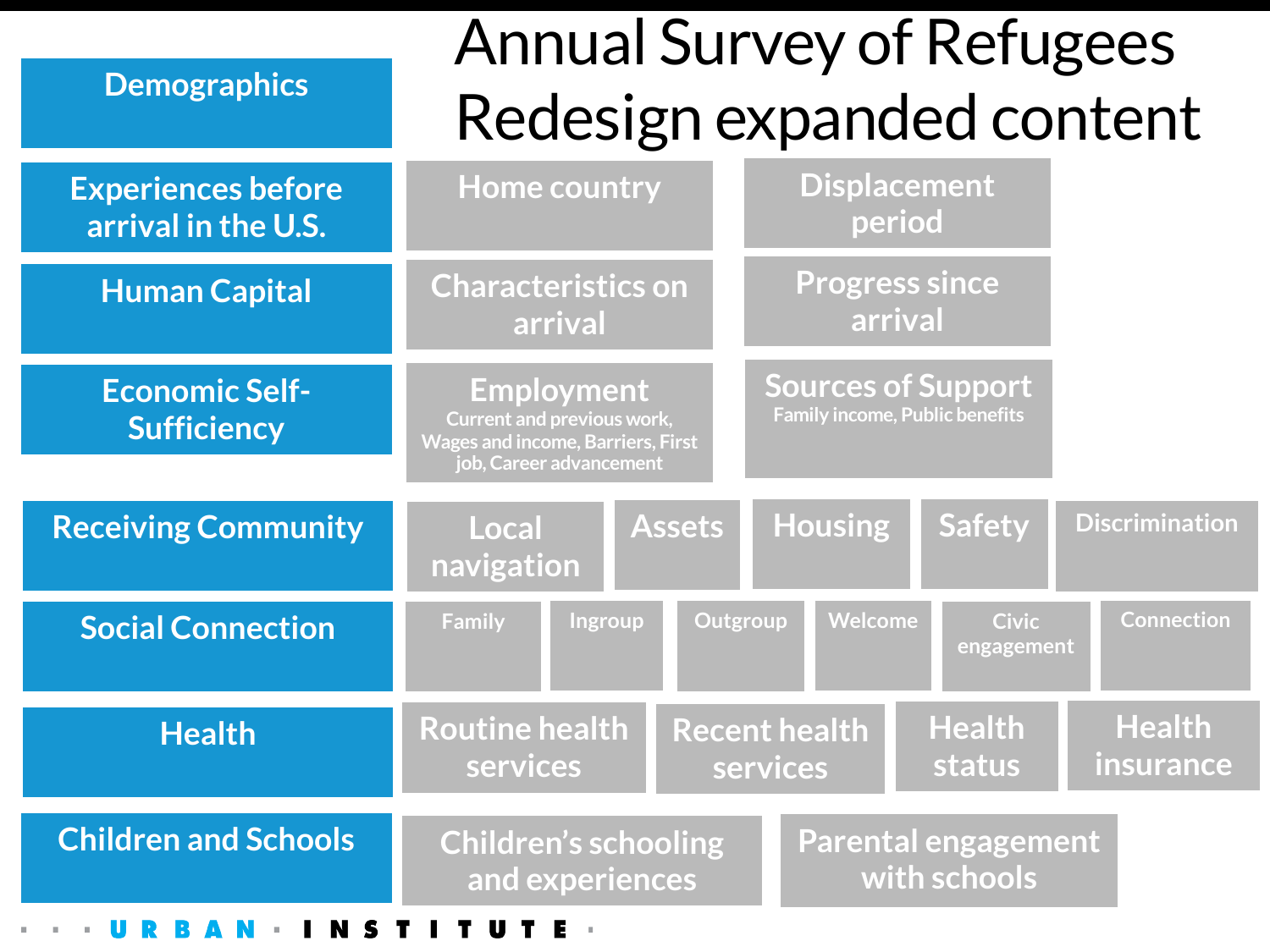# Pretest Findings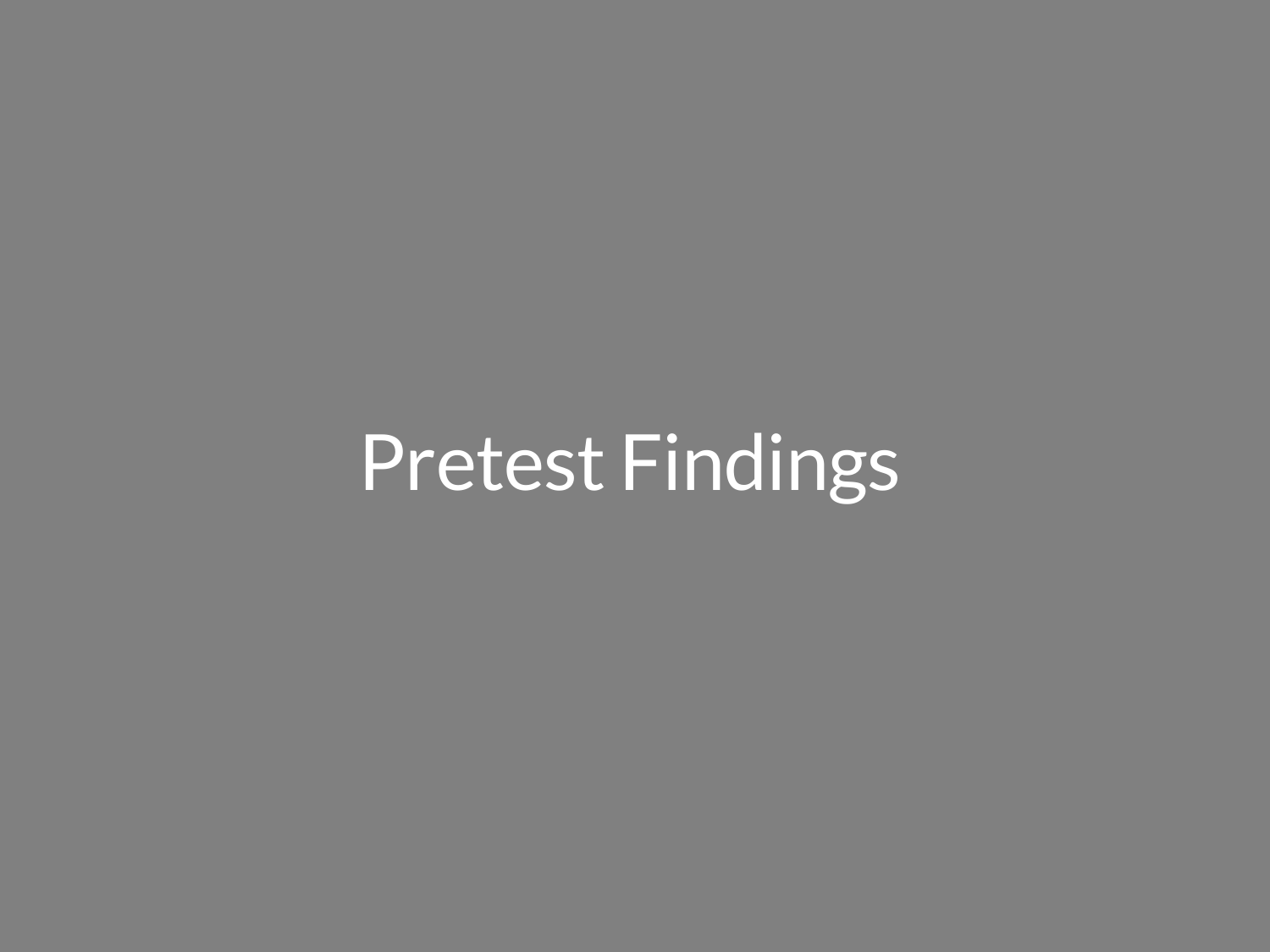### Which parts of the revised questionnaire did and didn't work?

- Combination of data sources pointed to some straight-forward adjustments
- Over-arching challenges with proxy reporting
	- On receipt of public benefits and health insurance coverage
	- On date-specific demographics for other HH members
	- On employment details for other HH members

*I don't know anything about this thing. I just got help from people.*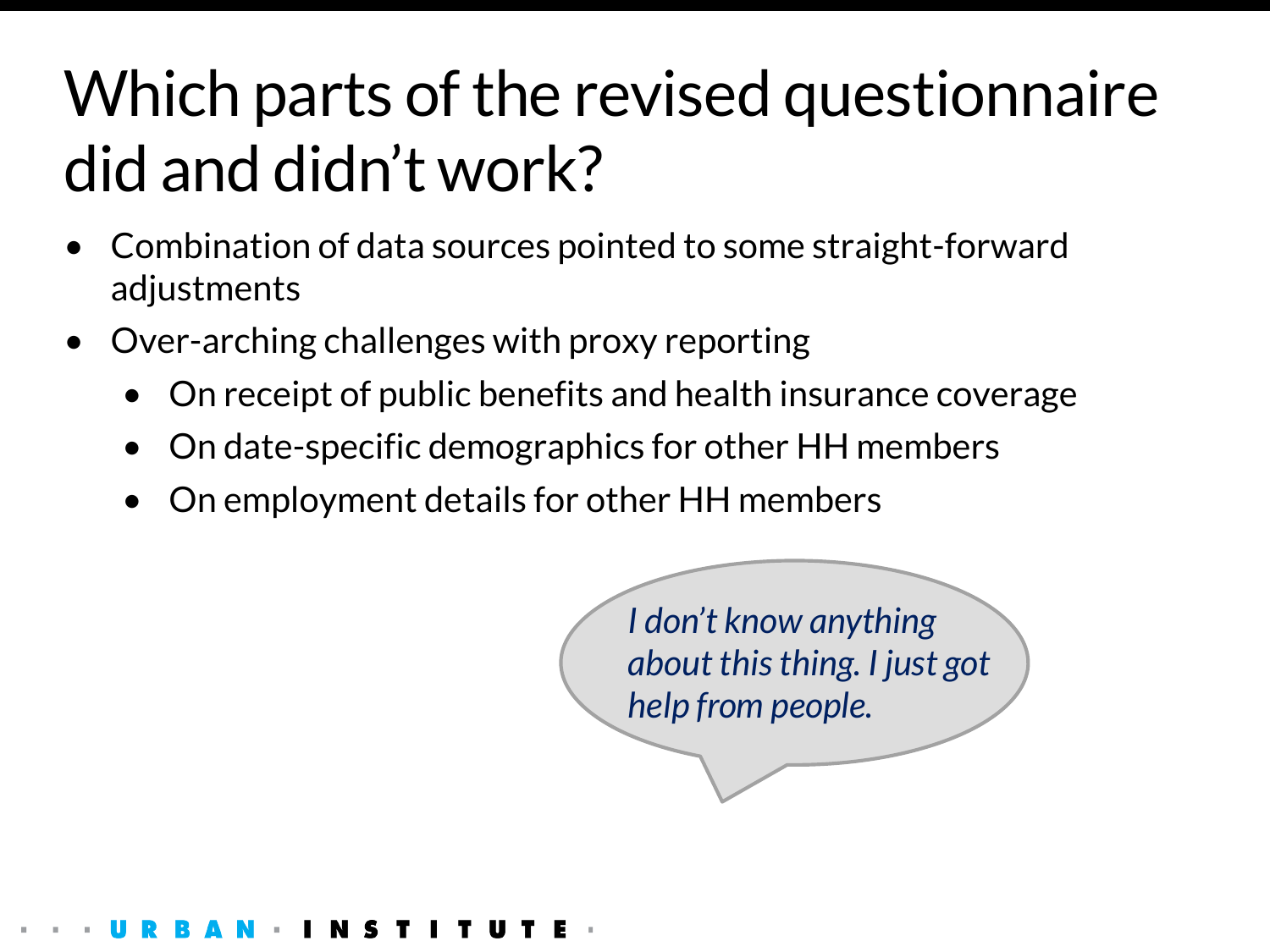### How can we improve survey administration?

- Government sponsorship was mostly seen as a positive, though concern for some
- Telephone mode is preferred
	- Barriers for some with limited native language and/or digital literacy
	- Personal contact important: culture and gender match foster rapport between interviewer and respondent
	- Could consider use of texting and testing online or app version
- Refusal to participate is rare, but identifying accurate contact information is still a major challenge
	- Possible use of administrative data sources

#### **TITUT**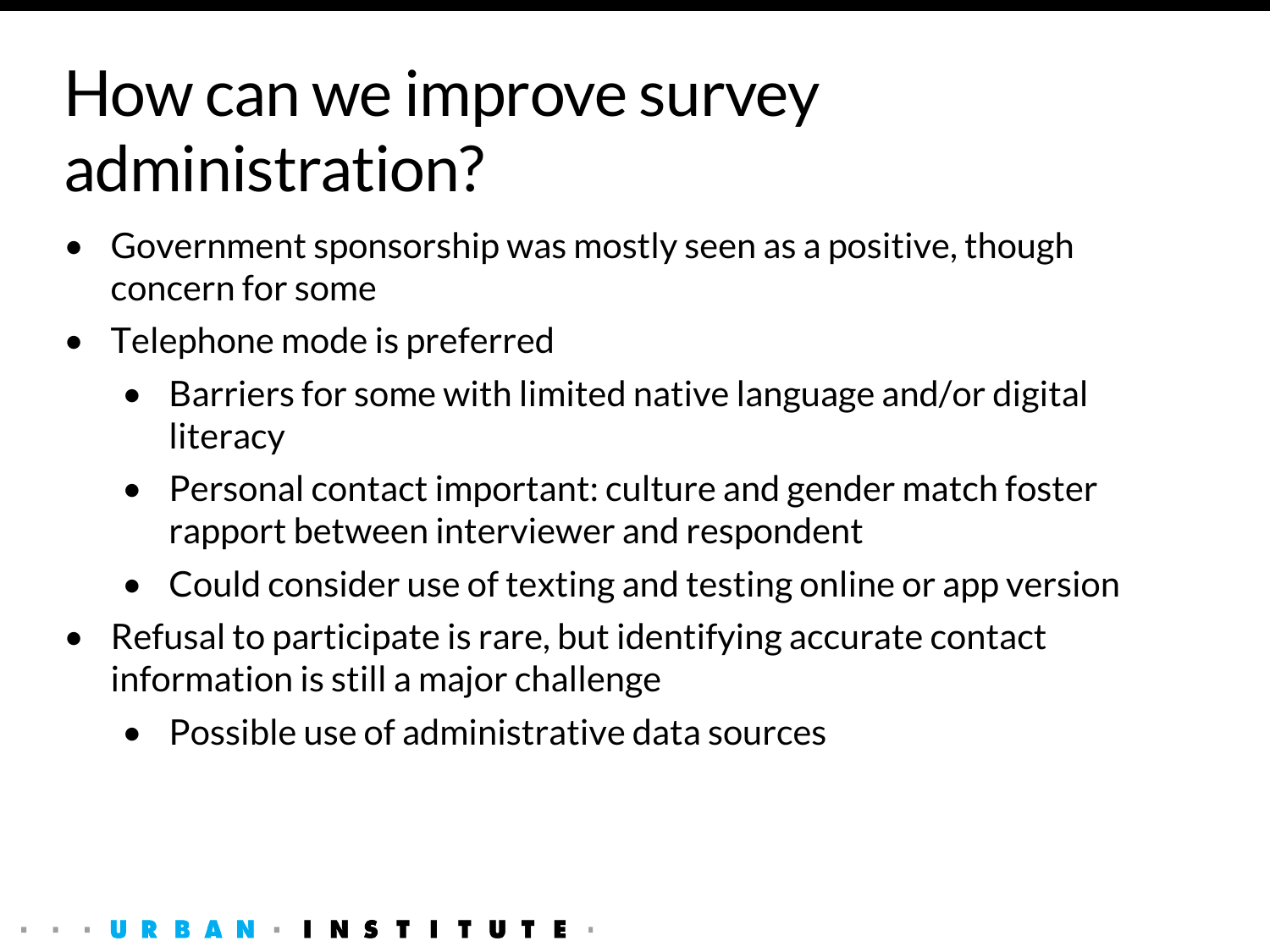#### Hopeful…

*I had no worries that the government was reaching out to me to participate in this survey. I think it is a good thing because for me it shows the government cares if they want to know how we are doing.*

Concerned…

*Over the past weeks, I have thoughts about this survey and wondered if you people will just be speaking to us without any solution, we tell you our story but you don't change things.*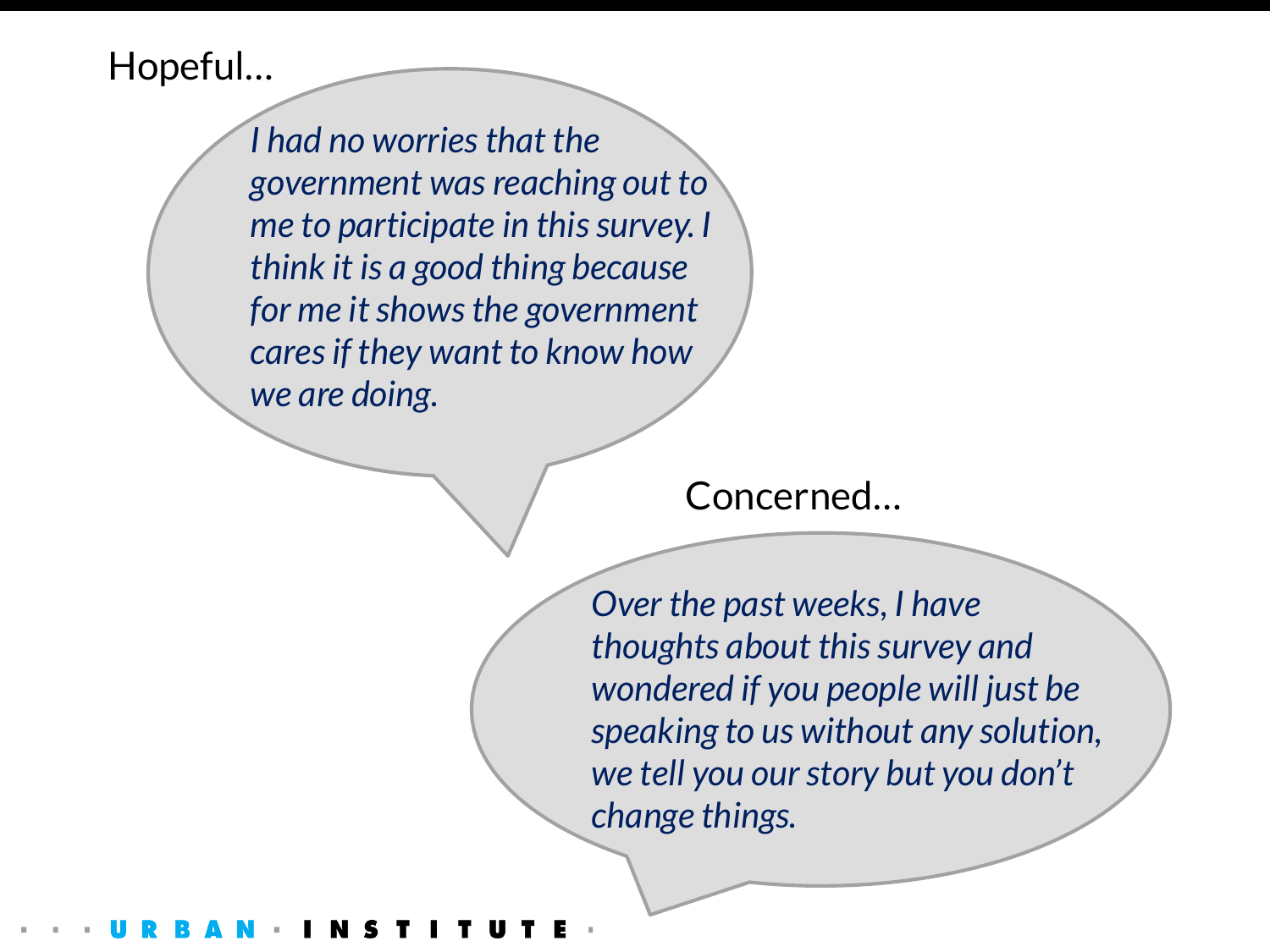Preference for telephone…

*No, I prefer speaking to someone, the way you are talking to me.* 

*Nope, I like to talk on the phone, because I don't know how to use the internet. I am not good at IT.*

*[Without the telephone] I may not understand something, and you were here to explain and repeat, but with another technology there wouldn't be that opportunity.*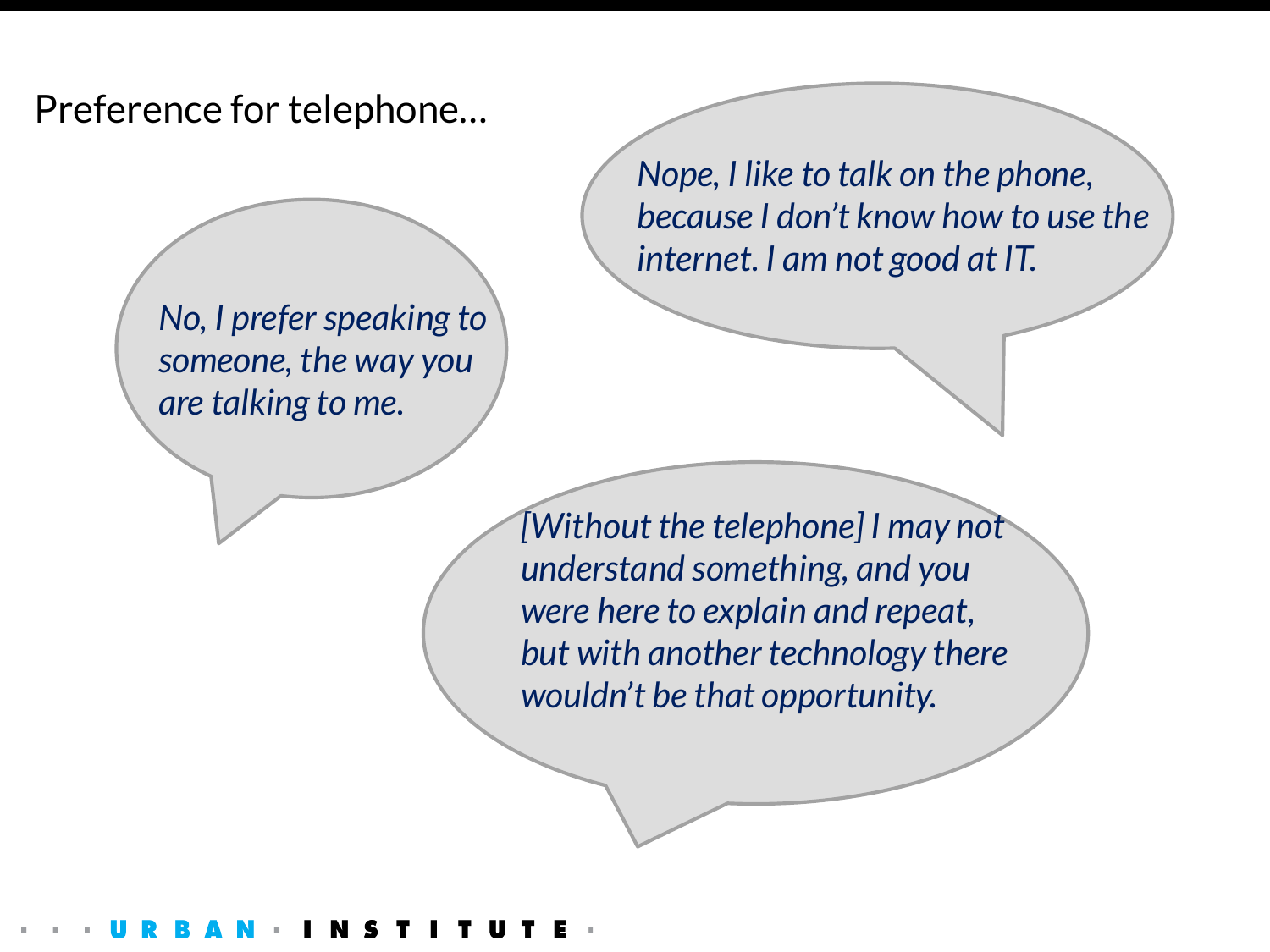### Looking forward

- Further development on revised questionnaire
- Keeping survey content relevant and updated
- Analyzing longer-term outcomes, beyond the first six years in the U.S.
- Combining survey results with qualitative findings to fill in the why and how